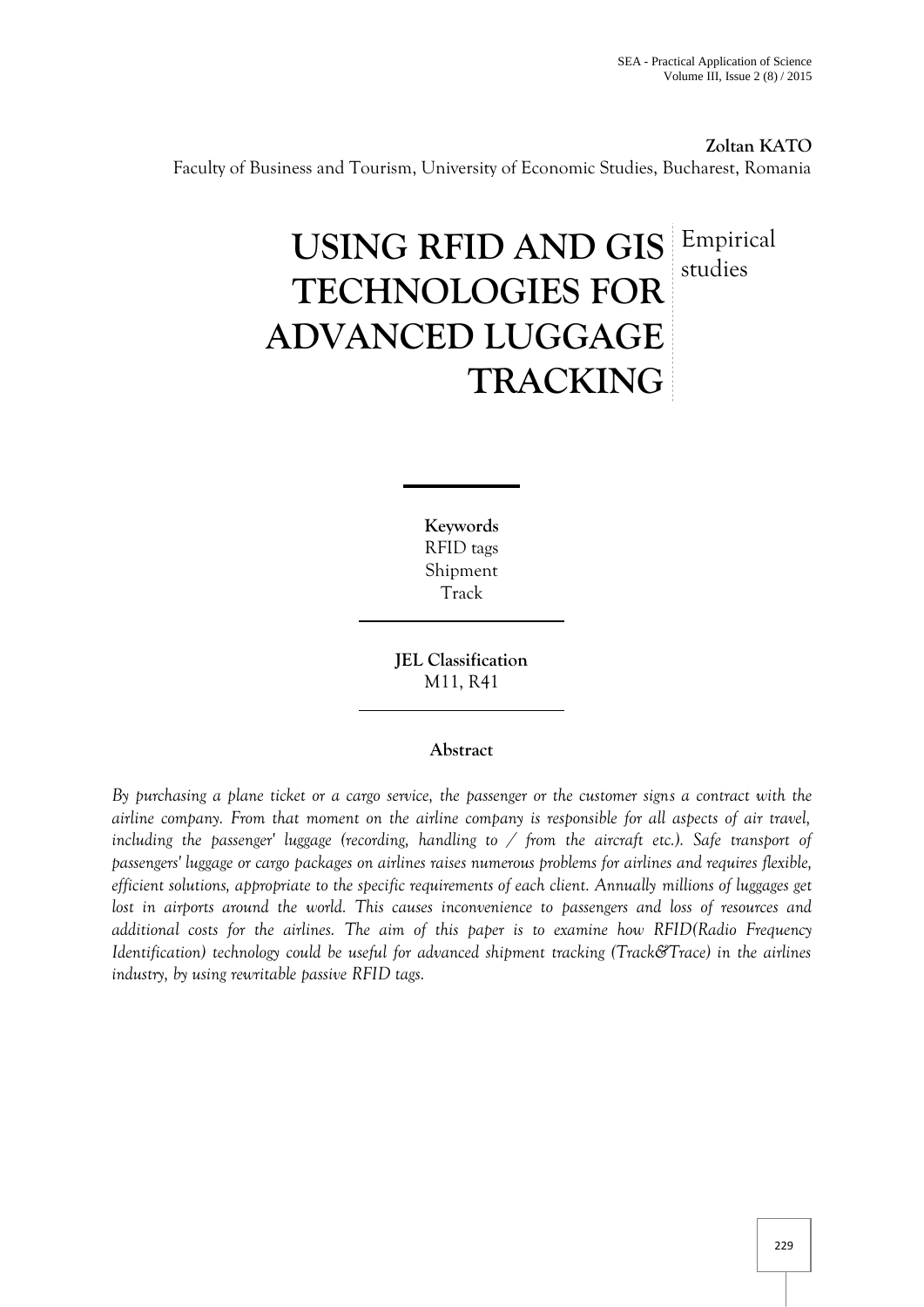## **Introduction**

Mishandled luggage by airline companies is a sensitive subject that can compromise a long awaited vacation, in detail planned business, or disturb, annoy and cause discomfort to the concerned passengers. Although most of the "lost" luggage are finally found, the delay is frustrating and expensive.

The term of "mishandled" luggage in aviation industry, applies to all luggage that have been delivered late, damaged, lost or stolen after being checked and taken over by the airline company. The reasons of mishandling are "omissions" in the system that can be human error, malfunctions in automated systems which move the luggage from check-in to the aircraft, or the very short transfer time.

So why does luggage go missing? Rhiannon Orzellca, luggage services manager at Virgin Atlantic, says that the biggest challenge is connecting flights with short connection times and multiple airlines being involved (Dykins, 2014).

There are well-established modern technological innovations that can be applied to improve and implement an integrated track system for luggage in airports. Such an innovation is the RFID technology.

#### **1. Facts and trends for mishandled luggage**

The airline industry is struggling to provide passengers with access to real-time information for tracking improperly handled luggage. The airlines try to be more proactive with improperly handled luggage claims at the airport and allow passengers to self-process the claims for delayed luggage. According to "Air transport industry report - The baggage report" (2014), in 2013 3.13 billion passengers have used the air transport (increasing by 5.1% from 2.98 billion compared to 2012), of which have been 21.8 million cases of improperly handled luggage (down by 17.2%, from 26.3 million cases in 2012) and 6.69 per 1,000 passengers have had a problem with improperly handled luggage (down by 21.2% from 8.83 per 1,000 passengers in 2012).The Short term trends for mishandled bags are presented in Figure 1.

While many of us will have experienced first-hand the difficulties in claiming back compensation from airlines, if successful, passengers are now entitled to up to the equivalent of 1,170 US dollars per bag under the Montréal Convention (Cann, 2014).

Looking at the details for 2013, delayed bags comprised 81.2% of the total mishandled bags, down from 82.8% in 2012. Damaged or pilfered bags account for 15.5% of mishandled bags and 3.3% were declared lost or stolen. By calculation based on IATA's (the International Air Transport Association) estimate that a mishandled bag costs the industry 100US dollars. Annual mishandled

bags cost the industry a total of US dollars2.09 billion in 2013. The Long term trends for mishandled bags" are presented in Figure 2. The past ten years have seen passenger numbers grow by 65.6%, from 1.89 billion in 2003.The mishandled bags per thousand passengers across region are presented in Figure 3. The total number of bags mishandled reduced by 12.5% across the ten years and the total bag mishandling cost to the industry was cut by 6.4%.(Air transport industry report. The baggage report 2014).

Until December 2014, according to the report of "AirGuide For the Frequent Flyer" (Which Airlines Lose Your Luggage The Most, 2014) the five worst airlines for baggage handling through the first nine months of 2014 are:

- Envoy Air (formerly American Eagle): 8.82 reports per 1,000 passengers.

- ExpressJet Airlines: 5.82 reports per 1,000 passengers.

SkyWest Airlines: 4.78 reports per 1,000 passengers.

Southwest Airlines: 4.31 reports per 1,000 passengers.

- American Airlines: 3.76 reports per 1,000 passengers (Which Airlines Lose Your Luggage The Most, 2014).

Lost luggage is usually caused by negligence. The recent congressional hearings reviewed industry statistics showing that causes of delayed luggage were as follows:

- Transfer luggage mishandling 61 %

- Failure to load at originating airport 15 %

- Ticketing error / passenger bag switch / security / other 9 %

- Loading/offloading error 4 %

- Space-weight restriction 5 %

- Arrival station mishandling 3 %

- Tagging errors 3 % (Franks 2007).

## **2. Luggage transport operations at the airports**

In principle the baggage transport between the check-in terminal and the airplane is accomplished by using very simple transport solutions, of manually loading and reloading the baggage. Luggage trolleys are used to transport them directly to the plane. Loading and unloading of luggage is made manually.

In the last decade the luggage handling technology in airports became more sophisticated. The short time of trans-shipment means that baggage must be handled quickly and efficiently.

The imposed solutions are influenced by the physical characteristics of airports. If the luggage is travelling only short distances there are used handling systems based on conveyor belts that can provide cost-effective solutions. If the luggage must travel a longer distance(and faster) than the high-speed solutions such as destination coded vehicles (DCV) which can move the luggage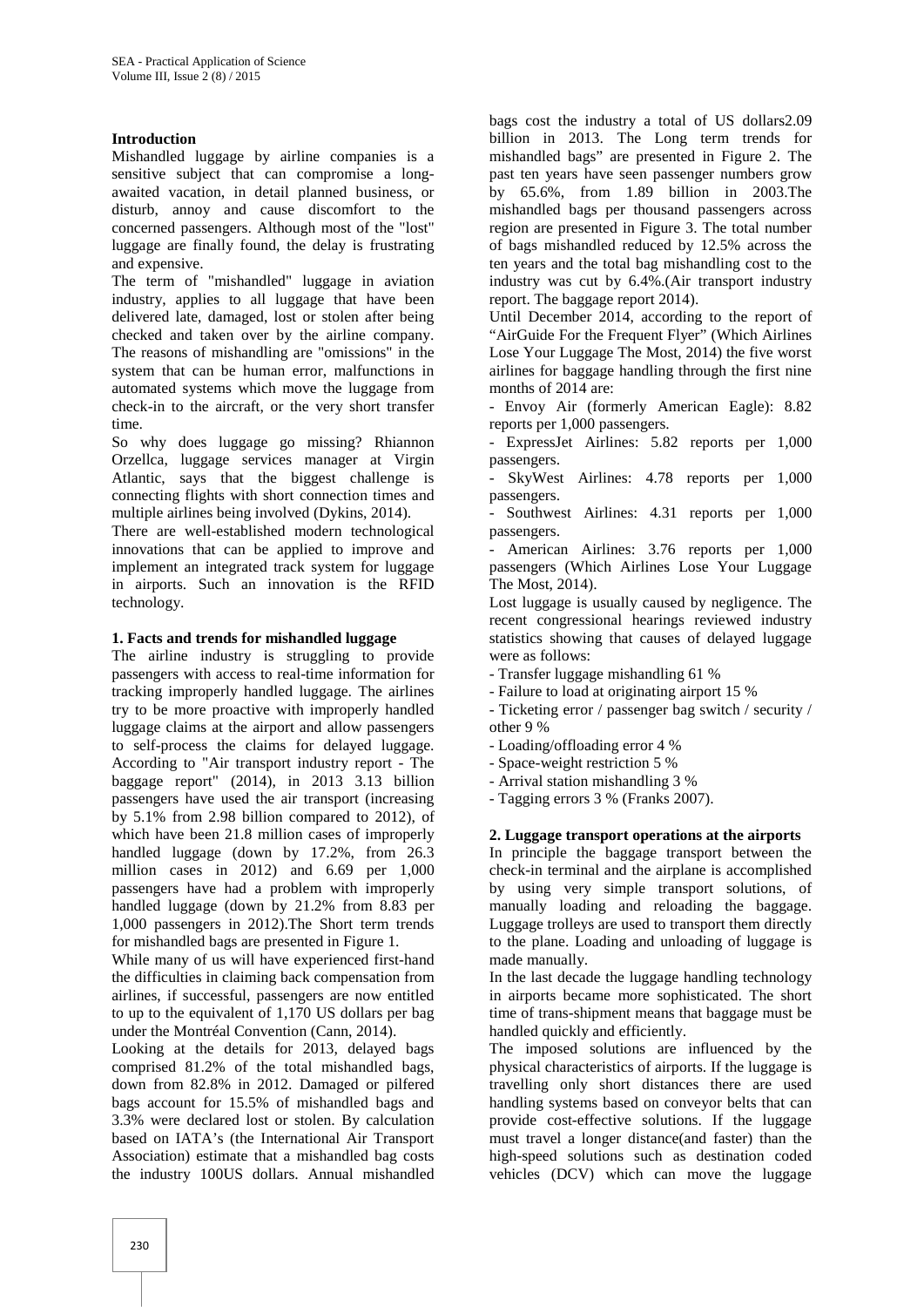quickly around the airport, while ensuring their trans-shipment minimum are applied.

The present situation can be described as follows:

- The luggage, labelled with the destination address, is taken over at the exit of the terminal usually by two persons of the ground staff (truck driver and ground worker), who manually arrange the luggage on luggage trolleys. This operation is performed in rather chaotic ways, resulting in the mutual pressure of individual units of luggage, and which in turn can cause the potential damages.

- This transport process is usually supported by wheel sets, which consists of 4-5 trucks, all connected with the front mover. When the loading space is fulfilled up to maximum, the whole sets are transported from terminals to waiting airplanes (within terminals or internal taxing areas).

- After reaching the airplane luggage hutch area, the luggage units are manually located on the conveyor belt. Then they are moved by the conveyor to the airplane hutch and placed within cargo space of the airplane. Usually this operation is conducted by two persons of the ground staff (driver and manual worker) (Hentschel, et al.2012).

#### **3. The luggage identification solution with RFID**

According to the current safety requirements there is a need to create a new transport system, which works in a closed cycle and is based on "smart" identification devices with passive RFID tags for automatic loading and unloading the luggage.

The technology and the possibility of using RFID tags to identify the luggage in airports is available for more than a decade but so far it was not used by airlines. It is assumed that the main reason refers to the costs:

- of the RFID tags (which should be charged to passenger or could reduce the carriers profit)

- of the modernization of tracking systems; An RFID system is always made up of two components (Figure 4):

- the transponder, which is located on the object to be identified;

- the interrogator or reader, which, depending upon the design and the technology used, may be a read or write/read device (the data capture device is always referred to as the reader, regardless of whether it can only read data or is also capable of writing) (Finkenzeller 2003).

Passive RFID systems are distinguished from active RFID systems primarily by the absence of an internal power source in the tag. The lack of an internal power source yields both advantages and disadvantages to the RFID system designer.

The major advantages of passive RFID systems include:

- Lower expenses
- Smaller sizes
- Greater operational life
- Environmental robustness (Jones & Chung 2008)

To begin the introduction baggage tracking with RFID tags, it will be necessary for a parallel use of traditional system (with bar codes) with the new system. At the check-in the passengers give over the luggage to be loaded in the plane. Each piece of luggage, in addition to traditional barcode strip, receives a passive RFID tag. On it there are inscribed all data for the passenger's flight, and GIS data (Geographic Information System) for interim transfers and final destination.

A geographic information system (GIS) is a system that is designed to capture, store, manipulate, analyse, manage, and present all types of spatial or geographical data.

Luggage for the same destination collected and stored with the luggage that arrived faster to the same destination. When the system requests it, the collected luggage in a certain period of time for that flight arrive at a "make-up zone". Thus instead of the luggage due to arrive within a period of several hours, all baggage arrive in make-up zone in a much shorter period of time, where the luggage handlers or robots quickly prepare the containers for flight.

At the luggage handling, at each insertion / removal from a luggage perimeter, the transaction is recorded in the RFID tag attached to it. If wrong handling or placing of a luggage occur in an area with a different destination, the system triggers a warning sound and light flashes in the perimeter. Thus by checking with a portable reader the operator can identify the correct location for the "lost" baggage.

The containers themselves have readers, and if they are loaded with a luggage with a different destination, triggers warning with sound and light and triggers the corrective operation.

RFID tags work via radio frequencies (compared to lasers used for barcode readers) so there is no need for direct access between the reader and the RFID tag. This provides a 99% of reading rate of the luggage with RFID tag and at the same time means that it is less likely to be lost.

At each change of location of the luggage is added new GIS data, who enrol in both: at the RFID tag and in database of the tracking system.

At the moment smart mobile phone applications can be developed, through which the traveller who knows his RFID tags ID's can identify the location of his luggage.

## **4. Conclusion**

We believe that through technological progress in the last decade it has greatly increased the storage capacity of the passive RFID tags and their cheapening and it is time for widespread use in passenger air transport industry.

As a proof if you have flown via Hong Kong International or Las Vegas during the past years, your luggage will have had an RFID tag attached.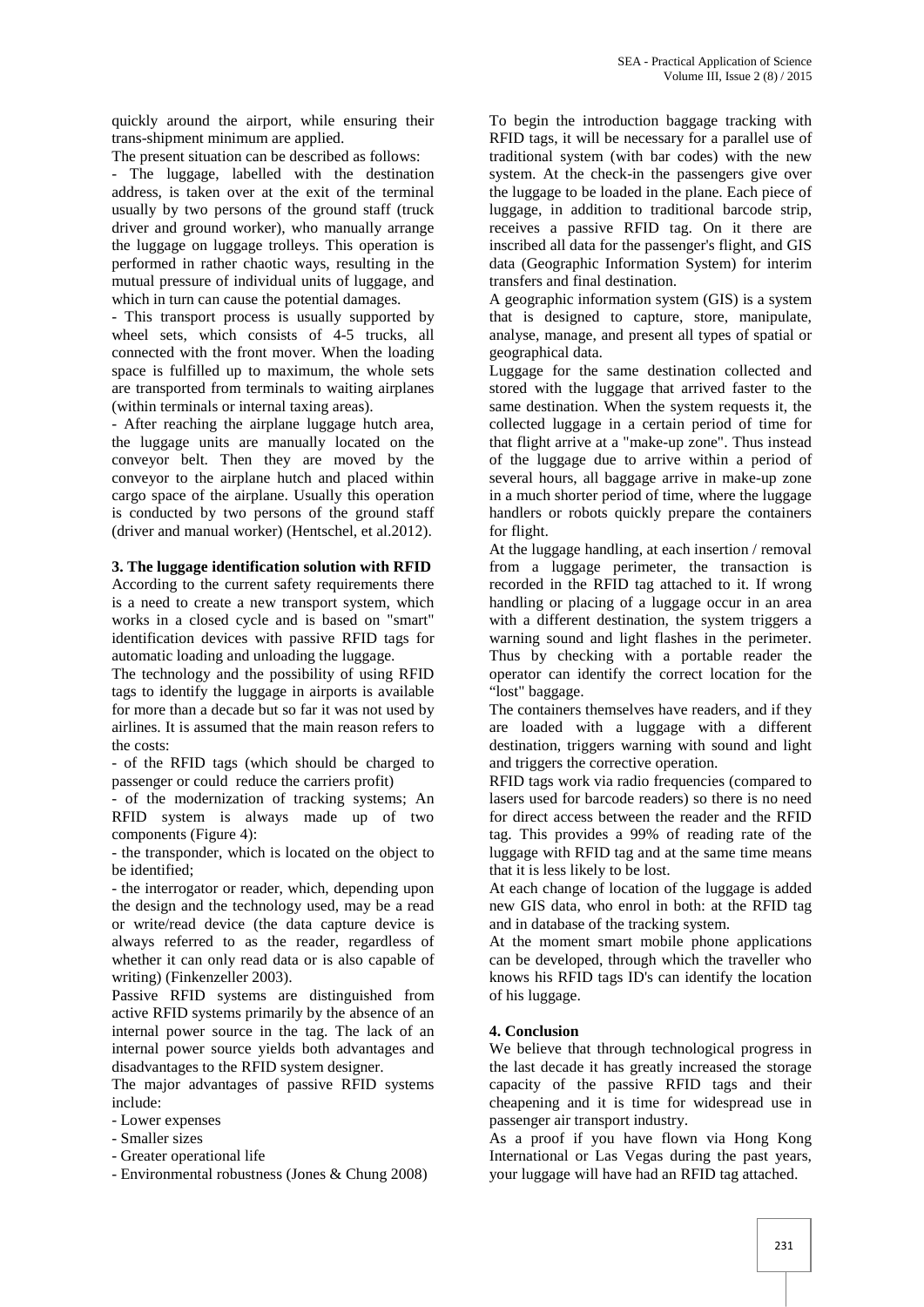Since the summer of 2013, British Airways tested reusable digital bag tags that incorporated RFID technology.

#### **Acknowledgements:**

This paper was co-financed from the European Social Fund, through the Sectorial Operational Programme Human Resources Development 2007- 2013, project number POSDRU/159/1.5/S/138907 "Excellence in scientific interdisciplinary research, doctoral and postdoctoral, in the economic, social and medical fields -EXCELIS", coordinator The Bucharest University of Economic Studies.

#### **Reference list –**

#### **Journal articles**

- [1] Cann, C. (2014). How to handle lost baggage. Travel Trade Gazette UK & Ireland, (3124), 46- 47.
- [2] Dykins, R. (2014). Handle with care. Business Traveller (Asia-Pacific Edition), 56-59.
- [3]Franks, M. R. (2007). Airline lability for loss, damage, or delay of passanger baggage. Fordham Journal Of Corporate & Financial Law, 12(4), 735-752.
- [4]Hentschel, B., Richtsteig, G., &Górski, K. (2012).Automation of the logistics chain in the form of an innovative concpt container transport system for luggage handling at airports.Logforum, 8(3), 231-244.
- [5]Air transport industry report. The baggage report (2014), Retrieved fromhttp://www.sita.aero/surveysreports/industry-surveys-reports/baggagereport-2014
- [6]Which Airlines Lose Your Luggage The Most.(2014). AirGuideFor the Frequent Flyer, 9.Retrieved from http://eds.a.ebscohost.com/eds/pdfviewer/pdfvie wer?vid=18&sid=558248be-8dff-464b-ba9a- 33eb0851c706%40sessionmgr4005&hid=4103

#### **Books**

- [7] Finkenzeller, K. (2003). *RFID Handbook: Fundamentals and Applications in Contactless Smart Cards and Identification*. England: John Wiley & Sons Ltd.
- [8] Jones, E. C. & Chung, C. A. (2008). *RFID in logistics : a practical introduction*. New York: CRC Press.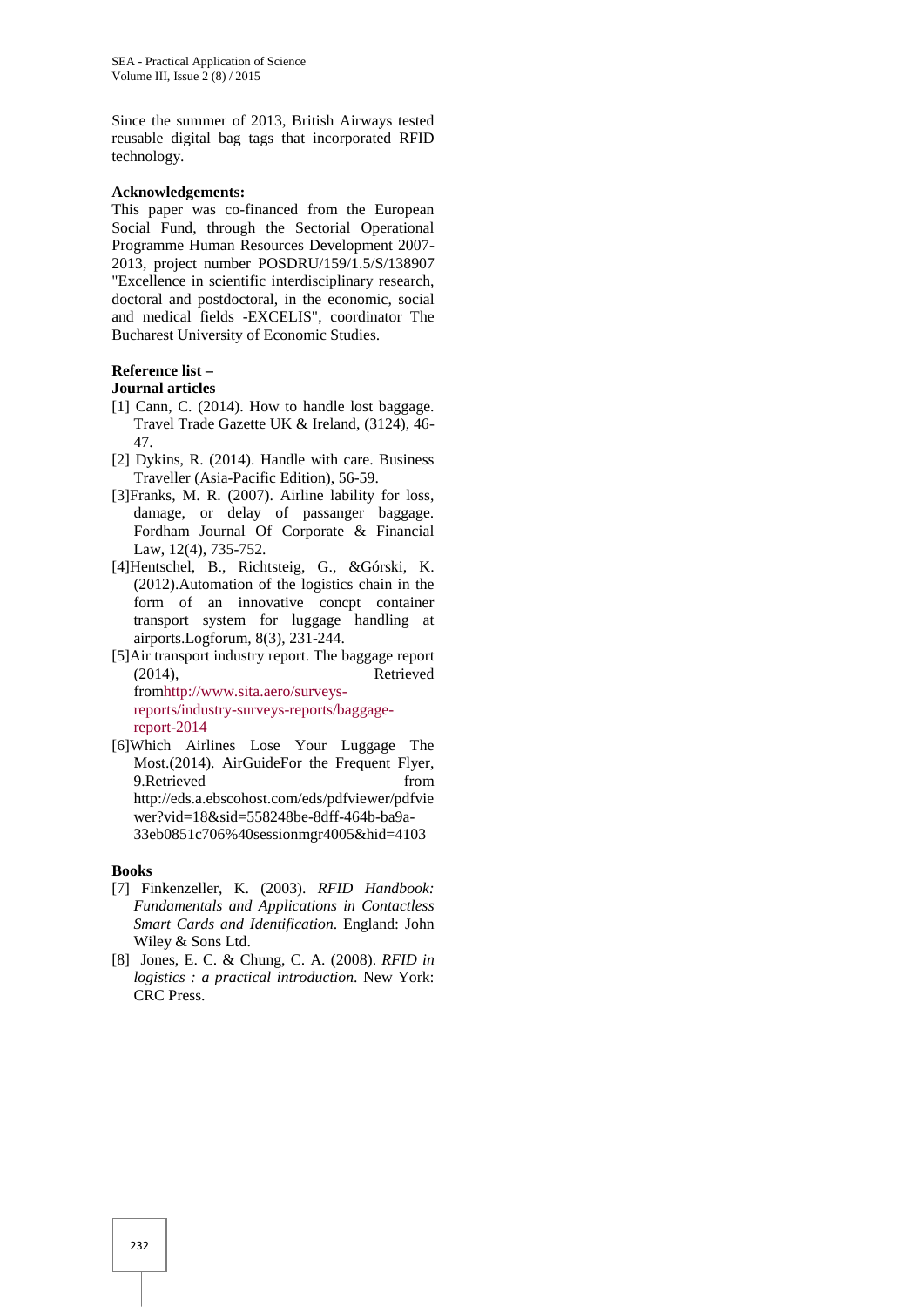## *Appendices*



*Figure 1. Short term trends for mishandled bags*

*S*ource*: Air transport industry report. The baggage report (2014)*

*Figure 2. Long term trends for mishandled bags*